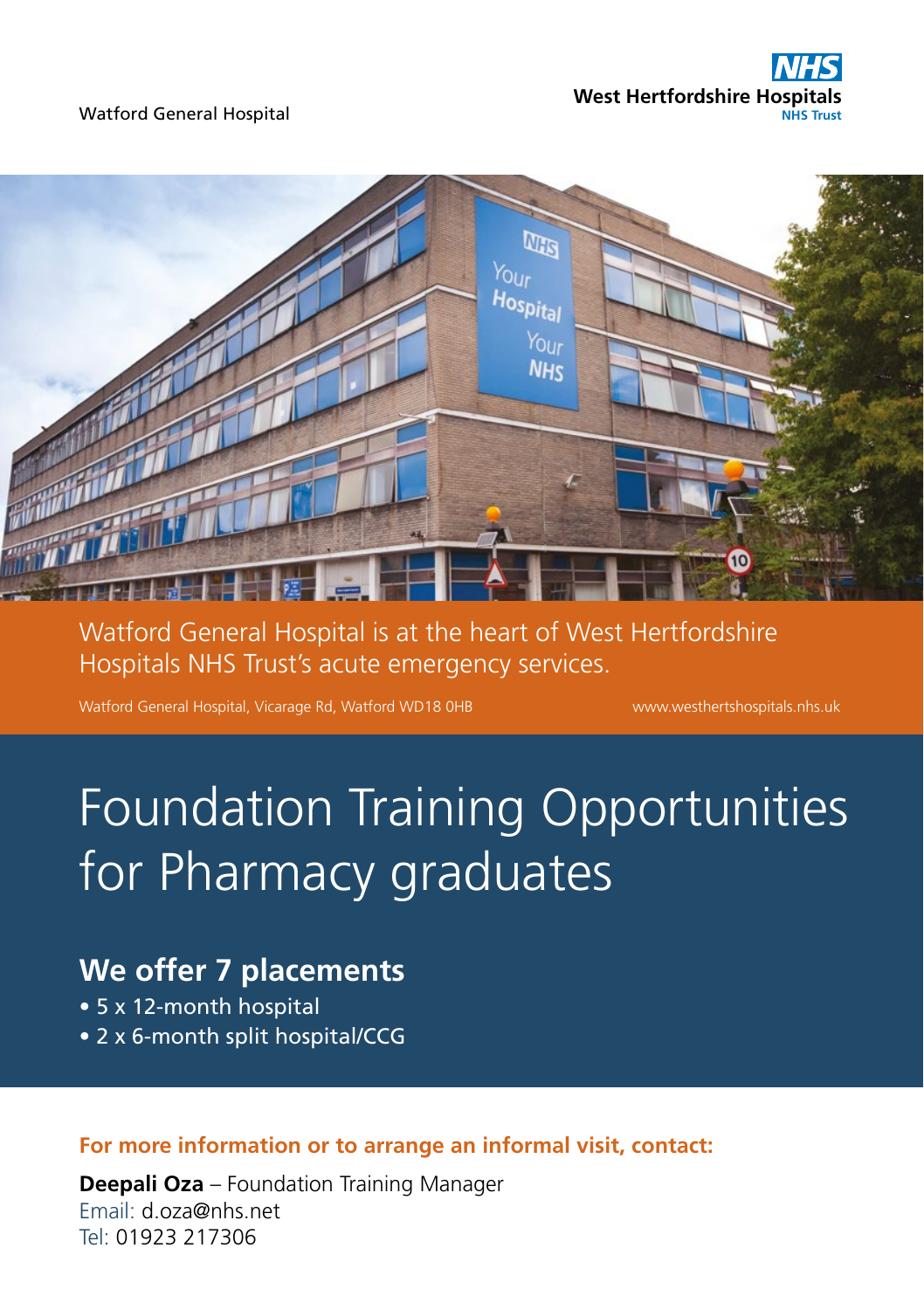

Our hospital has approximately 600 beds and nine theatres. We provide innovative services for patients who need specialist emergency facilities and elective care for higher risk patients. We also provide one of the largest maternity services in South East England.

#### **Core values**

Our values of **Commitment, Care,** and **Quality** clearly set out our standards of working with patients and other healthcare professionals. We strive to continually improve health outcomes for our patients.

#### **The Pharmacy department**

Our Pharmacy department is located on three sites with over 100 staff and over 40 clinical pharmacists, of which 15 are currently non-medical prescribers.

We deliver a wide range of services including inpatient and outpatient dispensing, aseptic preparation, clinical ward-based services, surgical preoperative assessment clinic, medicines information, clinical trials and education and training.

#### **Work Experience**

- Are vacation placements offered? **Yes**
- How many placements? **4 placements**
- Length of each placement: **Two weeks**
- Dates: **June to September**